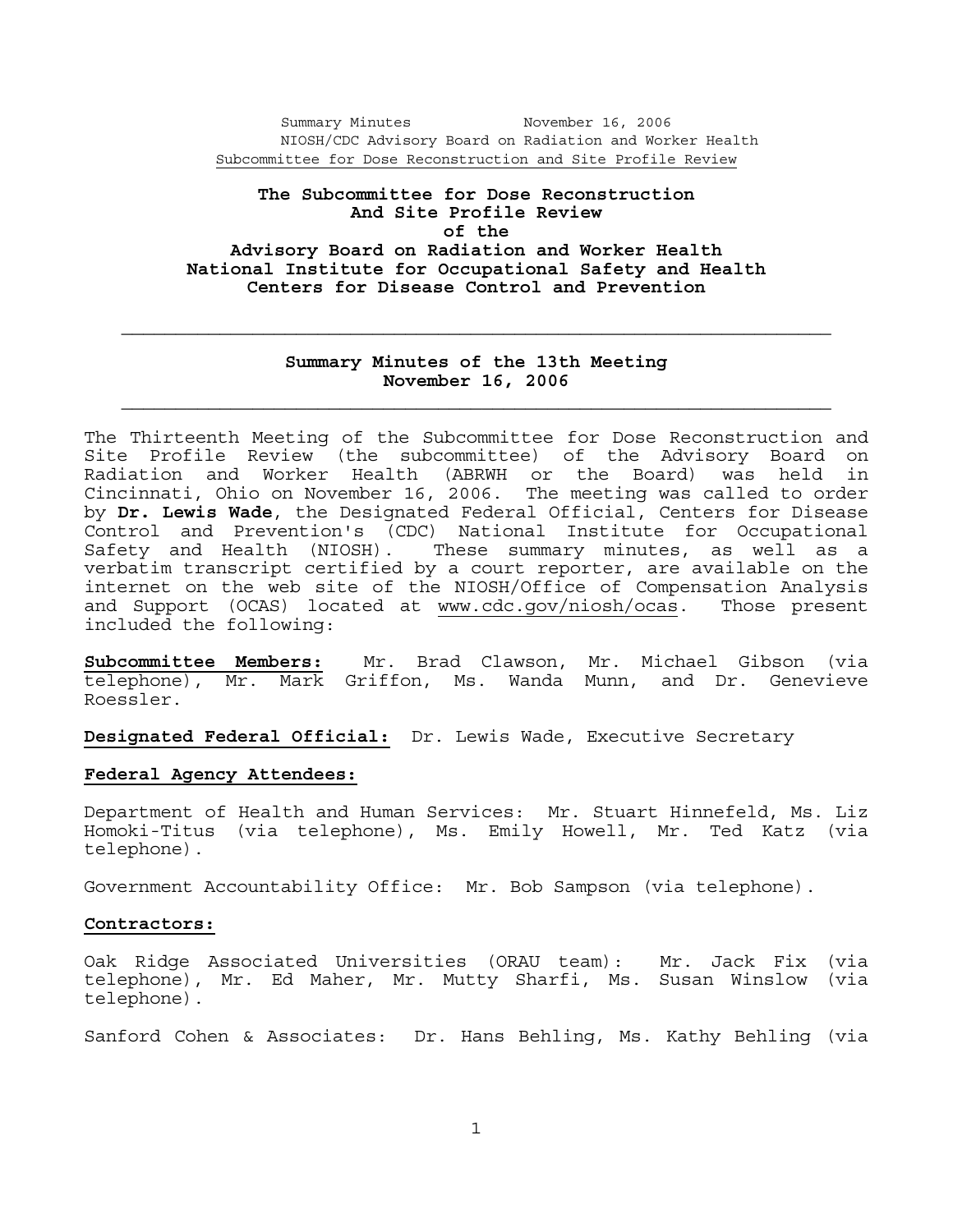telephone), Dr. John Mauro (via telephone).

**Public Attendees:** None identified.

#### **Opening and Conflict Disclosures**

### **Dr. Lewis Wade, NIOSH**

**Dr. Wade**, Designated Federal Official to the Advisory Board on Radiation and Worker Compensation and the Subcommittee, opened the meeting by announcing it would be considered a meeting of the "old" or original Subcommittee on Dose Reconstruction and Site Profile Review. The subcommittee is in the process of being rechartered as the Subcommittee on Dose Reconstruction. Although the process is not complete, it will not affect the business about to be conducted.

Since the individual dose reconstructions to be reviewed are taken from a variety of sites, the following conflicts were disclosed:

Subcommittee members:

**Mr. Brad Clawson**, Idaho **Mr. Michael Gibson**, Mound **Mr. Mark Griffon**, Nevada Test Site, Oak Ridge, Paducah and Portsmouth, under certain conditions. **Ms. Wanda Munn**, Hanford

NIOSH/ORAU:

**Mr. Jack Fix**, Hanford and Idaho **Mr. Stu Hinnefeld**, Fernald and Lake Ontario Ordnance Works **Mr. Mutty Sharfi**, Mound **Ms. Susan Winslow**, Hanford

SC&A:

**Dr. John Mauro**, Savannah River Site

**Dr. Wade** reminded everyone that the original Subcommittee had been comprised of all the Advisory Board members, but the rechartered subcommittee will have designated members. Because this meeting has been convened specifically to address the individual dose reconstruction reviews contained in the fourth set, and because he will be Chair of the rechartered Subcommittee on Dose Reconstruction Reviews, **Mr. Mark Griffon** was asked to chair the remainder of the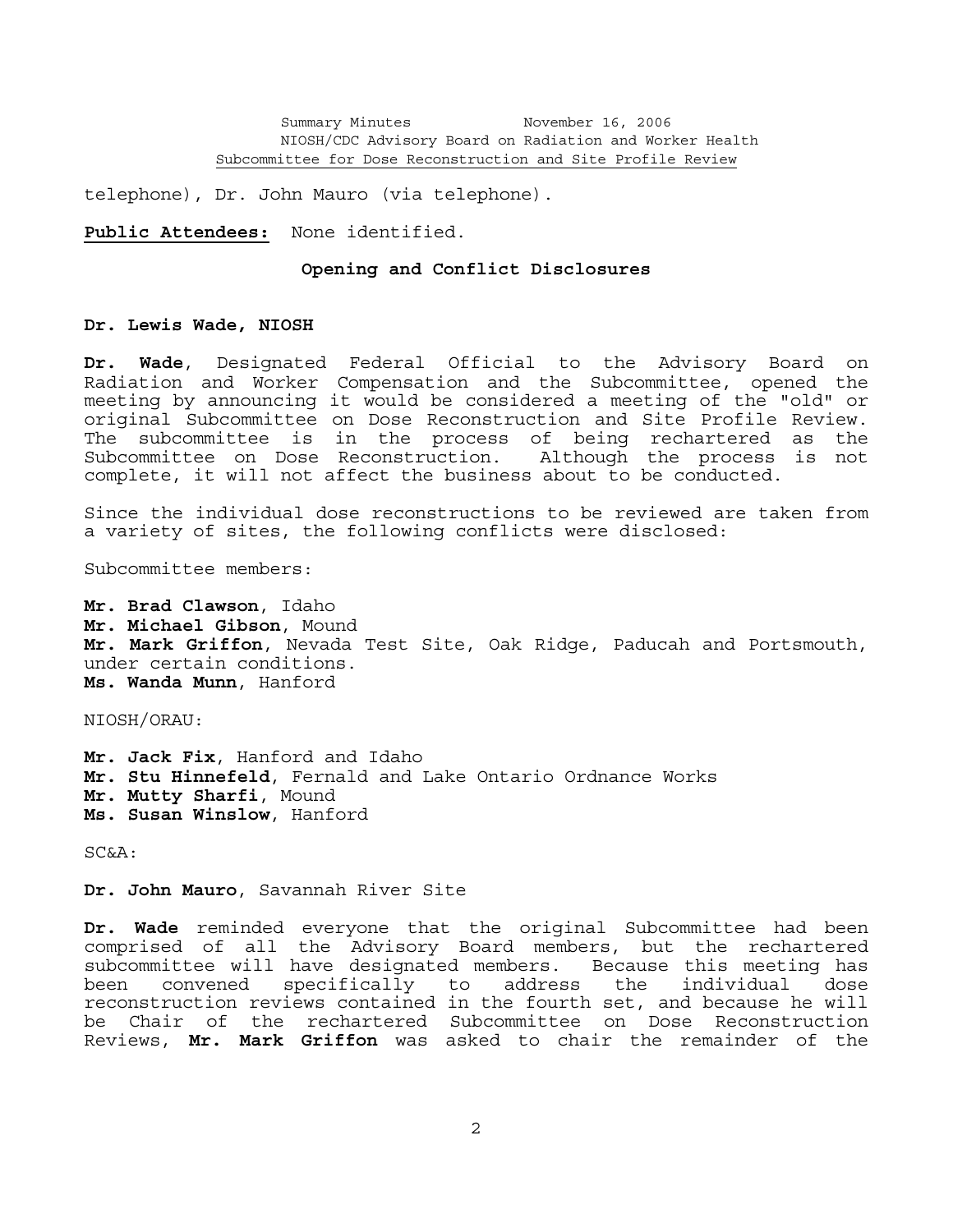meeting.

 **\* \* \* \* \***

## **Review of Fourth Set of Individual Dose Reconstructions**

**Mr. Mark Griffon, Acting Subcommittee Chair**

**Mr. Griffon** began by announcing he had prepared a draft letter to the Secretary of Health and Human Services, conceptually approved at the last Board meeting, concerning the second and third sets of reviewed cases. Presentation to the full Board at their next meeting will close out those sets.

With the focus of this meeting being a formal review of the fourth set, **Mr. Griffon** suggested the procedure follow the previous protocol of a review of SC&A's finding on each case, arrival at an understanding of NIOSH's response to the findings, and a discussion where necessary.

There then followed an individual detailed review of cases 61 through 80, with each SC&A finding explained and each NIOSH response discussed in depth.

Findings included questions or observations related to photon dose, neutron dose, missed dose, dose conversion factors, ingestion intake, radiological incidents, records inconsistencies, solubility type, chronic versus acute intakes, environmental exposures, occupational medical exposures, fission products, CATI reports, workbook errors, inappropriate methodology and uncertainty errors. Some findings were determined to be site profile issues and would be more appropriately addressed by the working groups formed for that purpose.

No case had findings in each category, and some findings were confined to certain types of cases. Some findings SC&A agreed were resolved in NIOSH's response. Others required further exploration, with additional information to be provided by NIOSH, and further discussion between SC&A and NIOSH.

Cases 61 through 65, for example, all had findings related to the use of OTIB-04, and were discussed both individually and in relation to use of that particular Technical Information Bulletin.

Cases 67 and 68 had issues raised in the findings that NIOSH agreed

3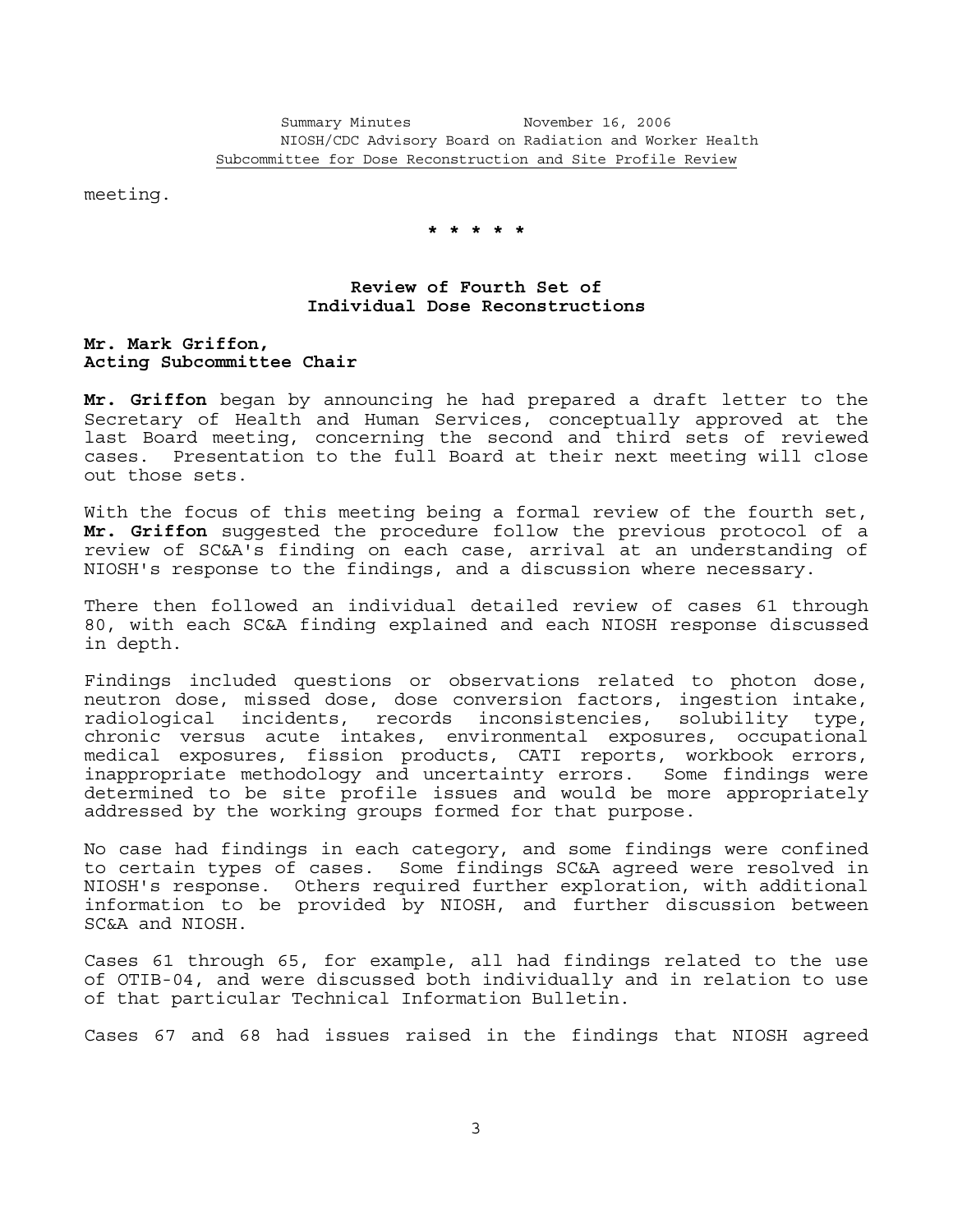were such that a re-evaluation and rework was warranted.

Cases 75 and 77 had no findings at all.

Throughout the discussion there were questions raised about how dose reconstructors were provided with guidelines for their task, whether through written documentation or through weekly meetings.

There was also discussion related to terminology and a need for consistency between review findings, responses and the matrix, as well as the ability to track progress via the matrix.

Following the examination of the 20 cases, **Mr. Griffon** indicated he would update the matrix for the December Board meeting.

 **\* \* \* \* \***

### **Meeting Schedule**

**Mr. Mark Griffon Dr. Lewis Wade**

**Mr. Griffon** announced the morning of December 11, the first day of the full Board's meeting, had been set aside for the Subcommittee to meet.

**Dr. Wade** explained the plan is to hold an hour aside for the Subcommittee to consider the selection of the seventh round of dose reconstructions for review. The eighth set could be considered in the February meeting. **Dr. John Mauro** and **Ms. Kathy Behling** agreed that schedule was satisfactory for their purposes.

 **\* \* \* \* \***

### **Update on Fifth and Sixth Review Sets**

**Ms. Kathy Behling, Sanford Cohen & Associates**

**Ms. Behling** indicated the SC&A review of the fifth set is complete, as are the conference calls with the assigned Board members and SC&A reviewers. She noted review of the sixth set is well underway, with the next set of conference calls due to take place toward the end of December.

4